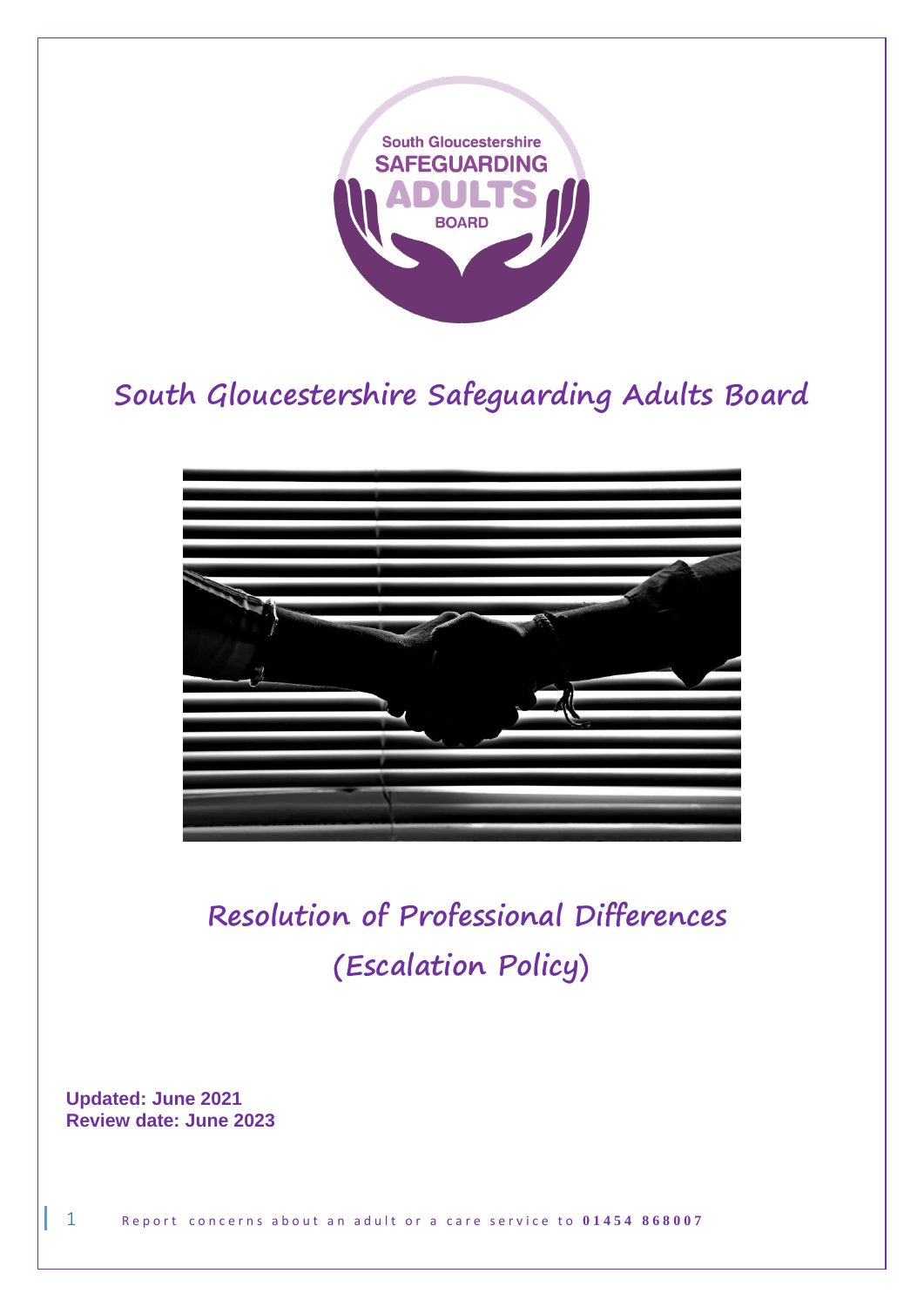# **Acknowledgements**

This guidance draws on material, with thanks, from the South Gloucestershire Children's Partnership

| <b>Contents</b>                 | Page |
|---------------------------------|------|
| <b>Introduction</b>             | 3    |
| <b>Purpose of the procedure</b> | 3    |
| Aims of the procedure           | 3    |
| <b>Timescales</b>               | 4    |
| <b>Additional notes</b>         | 4    |
| <b>Conclusion of procedure</b>  | 6    |
|                                 |      |

# **Appendices:**

| 1. Flowchart: Guidance for the Resolution of Professional                                                     |   |
|---------------------------------------------------------------------------------------------------------------|---|
| <b>Differences</b>                                                                                            |   |
| 2. Indicative structure for escalating the resolution of professional<br>differences in a variety of agencies | 8 |
| 3. Monitoring Form – a tool to record decisions and to monitor the                                            | 9 |
| <b>Resolution of Professional Differences Policy</b>                                                          |   |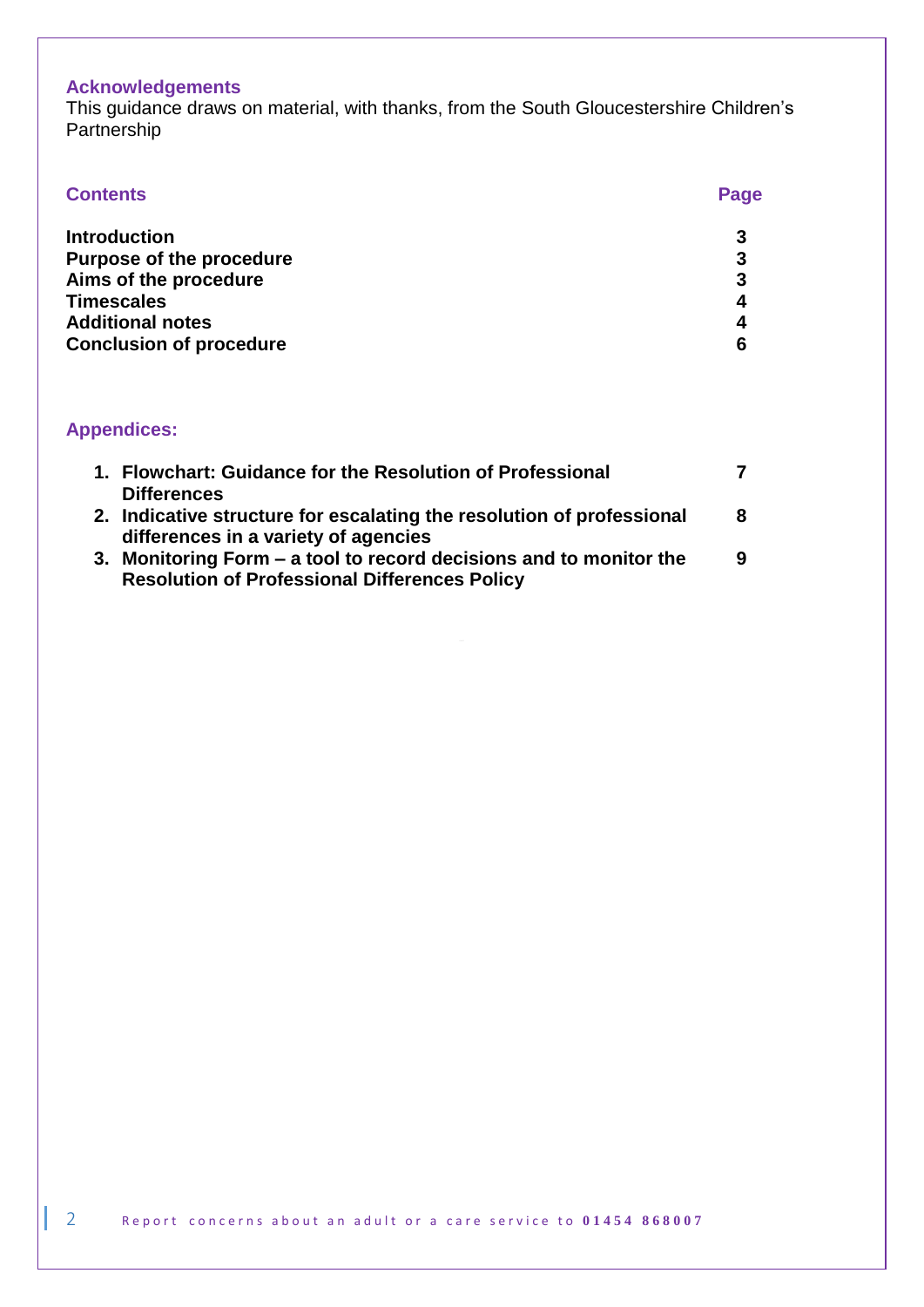#### **Introduction**

The South Gloucestershire Safeguarding Adults Board (SGSAB) believes that continual feedback is an important part of self-improvement and raising standards. Listening and responding to concerns and complaints enables us to adjust and improve services and systems. Providing a formal but clear way for concerns to be expressed and taken seriously is one way in which we can demonstrate our respect for our partners and stakeholders. Challenge is a key part of effective and healthy inter-agency working cultures and partner organisations should therefore view and respond to challenges brought under this procedures in a positive manner.

### **Purpose of procedure**

To provide a clear mechanism for the resolution of professional differences in order to ensure a timely resolution that ensures that the needs of the adult are met. The local procedure is intended to align with the process for escalation adopted by the South Gloucestershire Children's Partnership.

The procedure is not intended to operate as a complaints process, but is a means of resolving differences between organisations where there may be misunderstandings about issues such as roles and responsibilities or use of terminology.

# **Aims of procedure**

- 1. It is designed to support the development of a shared understanding of safeguarding criteria within South Gloucestershire, and is supported by the multi-agency training delivered by the SGSAB.
- 2. It is for use among all staff working both in the statutory and voluntary sector, who work with adults with care and support needs.
- 3. All workers should feel able to challenge decision-making and to see this as their right and responsibility, in order to promote the best multi-agency practices, including safeguarding concerns.
- 4. This procedure provides workers with the means to raise concerns they have about decisions made by other professionals or services by:
	- a) Avoiding professional differences that may hinder the progress of the adult, their care, or put an adult at risk.
	- b) Resolving the difficulties within and between organisations quickly and openly.
	- c) Identifying problem areas in working together where there is a lack of clarity.
	- d) Promoting effective resolutions by considering required amendments to organisational protocols and procedures.
- 5. Resolution should be sought within the shortest timescale possible to ensure the adult is protected and improved outcomes planned for. Concerns, and any outstanding disagreements, should be resolved at the lowest possible stage, however if an adult is thought to be at risk of immediate harm discretion should be used as to which stage is initiated, and outstanding disagreements should be taken to a higher stage of the procedure quickly.
- 6. The Strategic Safeguarding Service Manager South Gloucestershire will ensure that all relevant agencies are informed of pertinent issues.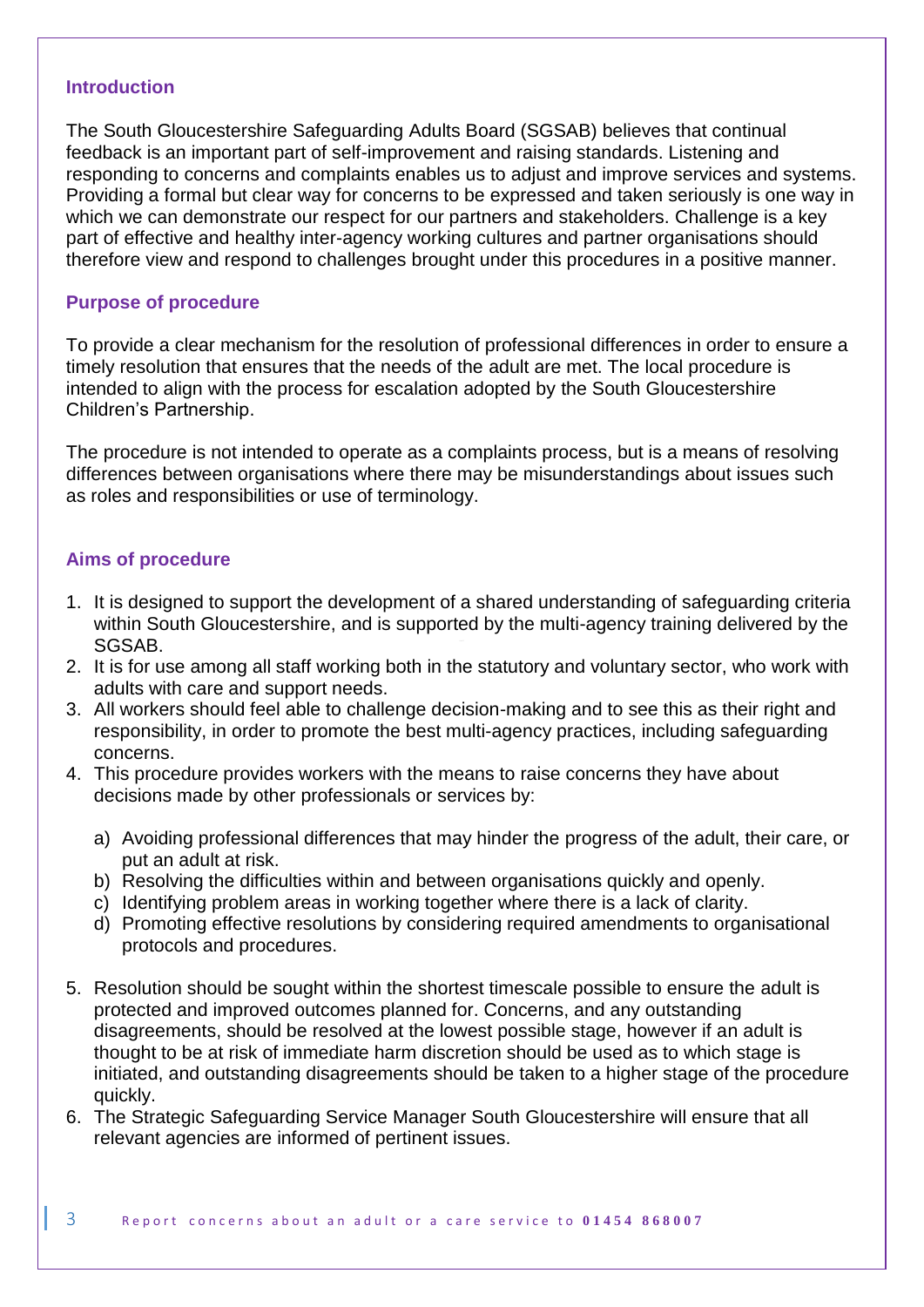#### **Timescales**

Concerns should always be resolved quickly, and this will be determined by the complexity of the issues. In all cases, the matter will be resolved as speedily as possible, and the primary focus will be on ensuring that the safety and welfare of the adult concerned is assured whilst discussions take place. From the outset of a concern being considered by any worker it should take no longer than **5 working days** for it to be either **resolved or if not resolved, escalated** to stage 4. Timescales should be agreed if it is not possible to adhere to this timeframe.

# **Additional notes**

- At all stages of the process actions and decisions must be recorded in writing and shared with relevant personnel, to include the worker who raised the initial concern.
- In particular this must include written confirmation between the parties about an agreed outcome of the disagreement and how any outstanding issues will be pursued.
- Please use the "Monitoring form" (Appendix 3) at stages 3 and 4.
- It may be useful for a reflective debrief to be facilitated following some disputes in order to promote continuing good working relationships.
- In order to find out who the appropriate manager or representative is of another service, please ask the practitioner, line manager or senior manager involved for who the next person would be and obtain contact details from them directly. ALL agencies MUST share this information with colleagues.

| <b>Procedure</b>                                   |                                                                                      |                                                                                                                                                                                                                                                                                                                                                                                                                                                                                                                                                                                                                                                                    |  |  |
|----------------------------------------------------|--------------------------------------------------------------------------------------|--------------------------------------------------------------------------------------------------------------------------------------------------------------------------------------------------------------------------------------------------------------------------------------------------------------------------------------------------------------------------------------------------------------------------------------------------------------------------------------------------------------------------------------------------------------------------------------------------------------------------------------------------------------------|--|--|
| <b>Stage One</b><br><b>Within 1</b><br>working day | <b>Identifying the</b><br>Concern - worker to<br>worker                              | Any worker who feels that a decision or action is<br>inappropriate, is not safe, or creates a significant issue,<br>should initially consult with a supervisor or line manager<br>to clarify their thinking in order to identify the problem; to<br>be specific as to what the disagreement is about; and<br>develop actions that need to be taken as a result. They<br>should evidence the nature and source of their concerns,<br>and should keep a record of all discussions in their case<br>and supervision notes. Where appropriate the worker<br>should discuss the concerns directly with the other<br>practitioner involved. It should be recognised that |  |  |
|                                                    |                                                                                      | differences in status and/or experience may affect the<br>confidence of some workers to pursue this unsupported.                                                                                                                                                                                                                                                                                                                                                                                                                                                                                                                                                   |  |  |
| <b>Stage Two</b><br>Within 2<br>working days       | Discussing the<br>concern between<br>services or agencies<br>- manager to<br>manager | Initial attempts should be taken to resolve the problem at<br>the lowest possible level. This should normally be<br>between the people who disagree; (unless the adult is at<br>immediate risk) a record of all discussions should be kept<br>in case and supervision notes. If the matter is still<br>unresolved the practitioner's line manager should talk<br>directly to the counterpart line manager in the other<br>service and make every effort to resolve the concerns.<br>Records still need to be kept and resolution<br>communicated to all parties in writing.                                                                                        |  |  |
| <b>Stage Three</b><br>Within 3                     | Raising concern<br>between line                                                      | If unresolved, the problem should be referred to an<br>appropriate level of management (see appendix one                                                                                                                                                                                                                                                                                                                                                                                                                                                                                                                                                           |  |  |
| working days                                       | $m$ anagement $-$<br>senior manager to                                               | and two) within the organisation, who will discuss with the<br>opposite or appropriate manager in the other                                                                                                                                                                                                                                                                                                                                                                                                                                                                                                                                                        |  |  |
|                                                    |                                                                                      |                                                                                                                                                                                                                                                                                                                                                                                                                                                                                                                                                                                                                                                                    |  |  |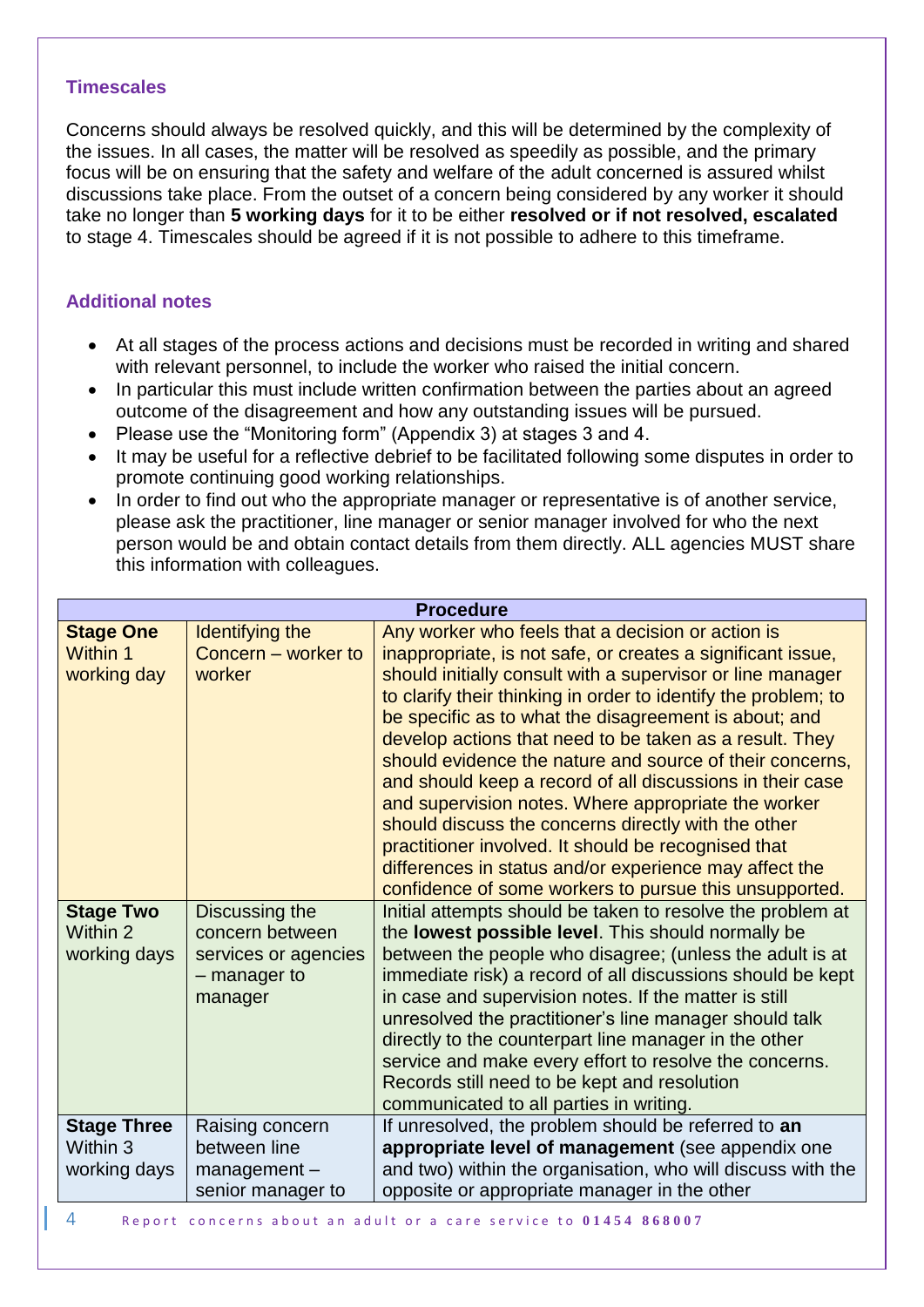| organisation. These two managers must attempt to<br>senior manager<br>resolve the professional differences through discussion.<br>At this level disagreements should continue to be<br>recorded in the case file and supervision notes in addition<br>to the 'Monitoring Form' (appendix 3) being completed<br>by the senior manager. Disagreements at all meetings<br>should be recorded by each respective organisation, and                                                                                                                                                                                                                                                                                                                                                                                                                                                                                                                                                                                                                                                                                                                                                                                                                                                                                                                                                                                                                                                                                          |
|-------------------------------------------------------------------------------------------------------------------------------------------------------------------------------------------------------------------------------------------------------------------------------------------------------------------------------------------------------------------------------------------------------------------------------------------------------------------------------------------------------------------------------------------------------------------------------------------------------------------------------------------------------------------------------------------------------------------------------------------------------------------------------------------------------------------------------------------------------------------------------------------------------------------------------------------------------------------------------------------------------------------------------------------------------------------------------------------------------------------------------------------------------------------------------------------------------------------------------------------------------------------------------------------------------------------------------------------------------------------------------------------------------------------------------------------------------------------------------------------------------------------------|
| after the issue has been resolved the monitoring form<br>must be sent both internally to the stage 4 representative<br>of your own agency and also to the Strategic<br>Safeguarding Service Manager, South Gloucestershire<br>Council, who will ensure that it is distributed to all<br>relevant agencies as required.<br>This is currently Catherine Boyce* 01454 868924<br>Catherine.boyce@southglos.gov.uk                                                                                                                                                                                                                                                                                                                                                                                                                                                                                                                                                                                                                                                                                                                                                                                                                                                                                                                                                                                                                                                                                                           |
| <b>Stage Four</b><br>Refer concern to<br>If the problem is still not resolved, the matter should be                                                                                                                                                                                                                                                                                                                                                                                                                                                                                                                                                                                                                                                                                                                                                                                                                                                                                                                                                                                                                                                                                                                                                                                                                                                                                                                                                                                                                     |
| Within 5<br>referred to the agency's nominated SGSAB<br>safeguarding board<br>representative<br>representative. They should discuss with their colleagues<br>working days<br>(SGSAB)<br>at SGSAB Board level, convening a meeting where<br>necessary.<br>If the matter is still unresolved, contact must be made<br>immediately with the Strategic Safeguarding Service<br>Manager, South Gloucestershire Council, and they must<br>also be sent a copy of the monitoring form. (Catherine<br>Boyce* 01454 868924,<br>Catherine.boyce@southglos.gov.uk)<br><b>Consideration will be given to referring the matter to</b><br>the Chair of SGSAB, who will consider whether the<br>matter can be resolved through mediation or should be<br>considered by SGSAB Resolution Panel.<br>Mediation will be offered as soon as possible bearing in<br>mind the impact on the adult concerned. The decision<br>reached in mediation is final and binding on the agencies<br>concerned.<br>In more complex matters a SGSAB Resolution Panel<br>(SGSAB Sub Group Chairs, Independent Chair, Vice<br>Chair and Strategic Safeguarding Service Manager,<br>Board Manager) will meet. The Panel must consist of<br>representatives of three agencies who are members of<br>SGSAB to include those agencies involved in the dispute.<br>The Panel will receive representation from those<br>concerned in the dispute and make a decision as to the<br>next course of action.<br>The decision of the Panel is final and binding on all |
| organisations involved.                                                                                                                                                                                                                                                                                                                                                                                                                                                                                                                                                                                                                                                                                                                                                                                                                                                                                                                                                                                                                                                                                                                                                                                                                                                                                                                                                                                                                                                                                                 |

Key: \* name of person in post correct June 2021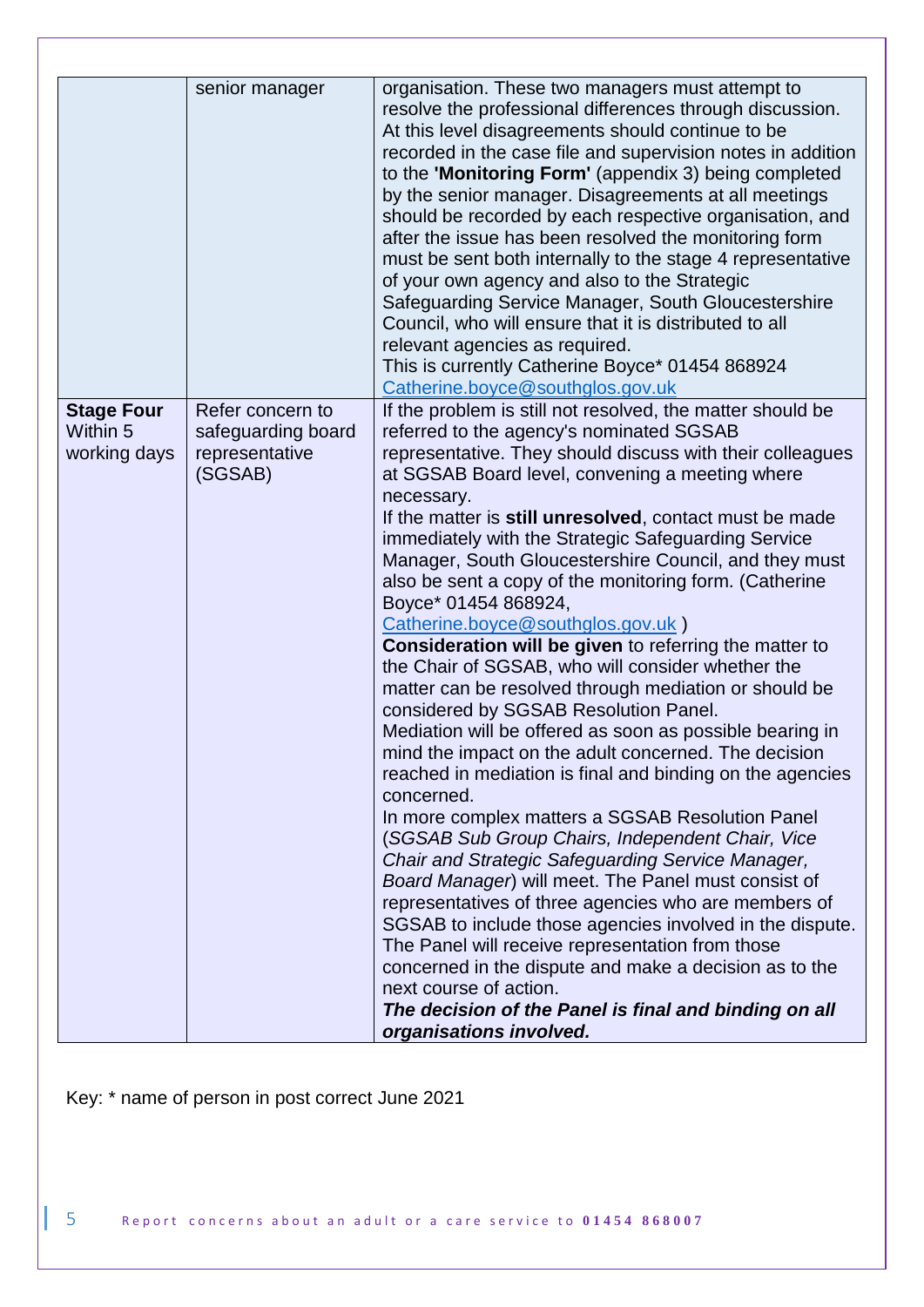# **Conclusion of procedure**

- It is important that professional differences do not impact on the **adult's safety** and/or **communication** between practitioners / agencies, or their ability to work in the best interests of the adult.
- We must promote **a "blame free" culture** that allows us to learn from our mistakes and so improve our services and their delivery.
- Use of the process for the resolution of professional differences should be seen as **a positive opportunity to learn.**
- When the issue is resolved, any general **safeguarding issues** should be identified and referred to the agency's representative on the Safeguarding Adults Board for consideration by the Board.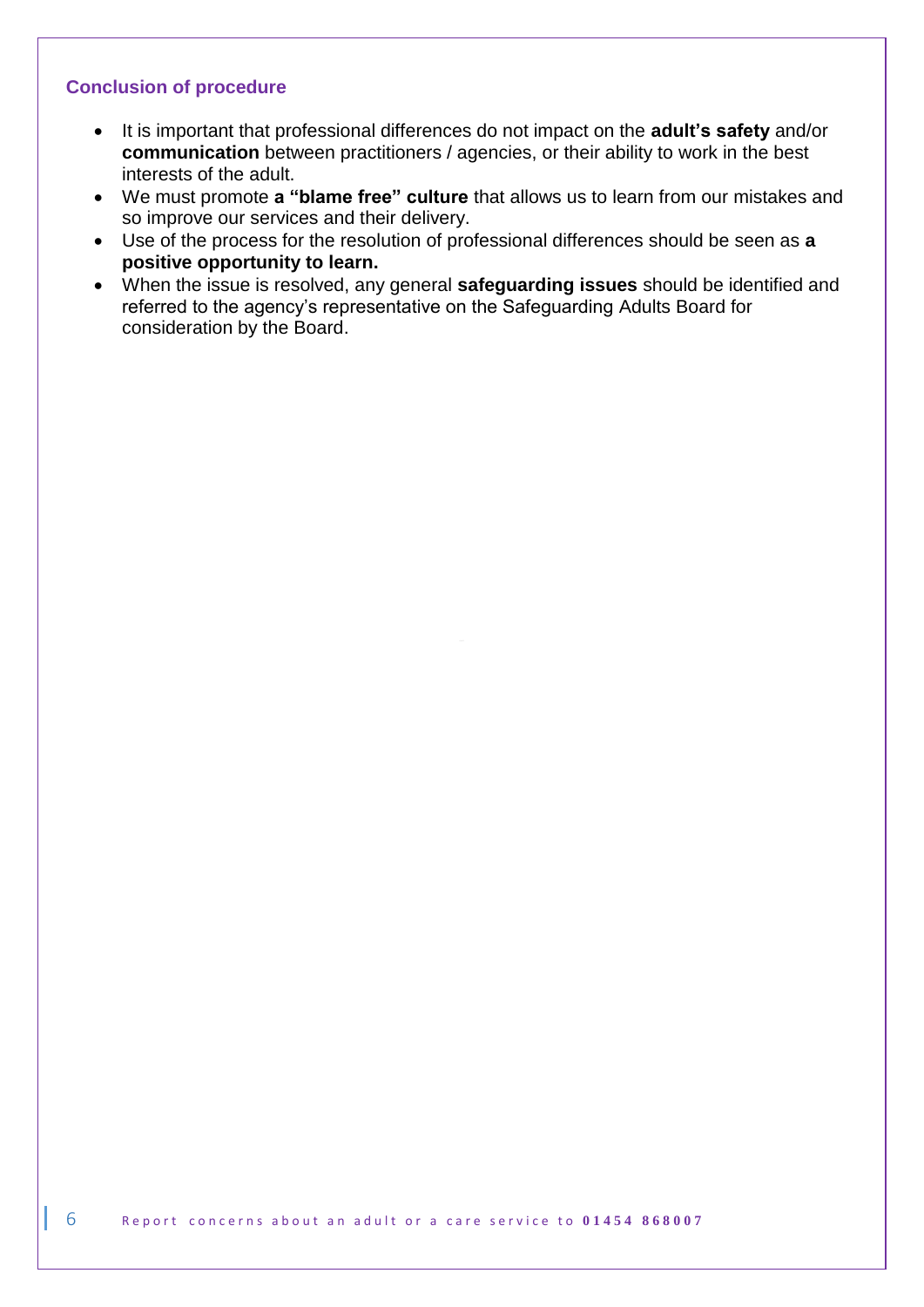

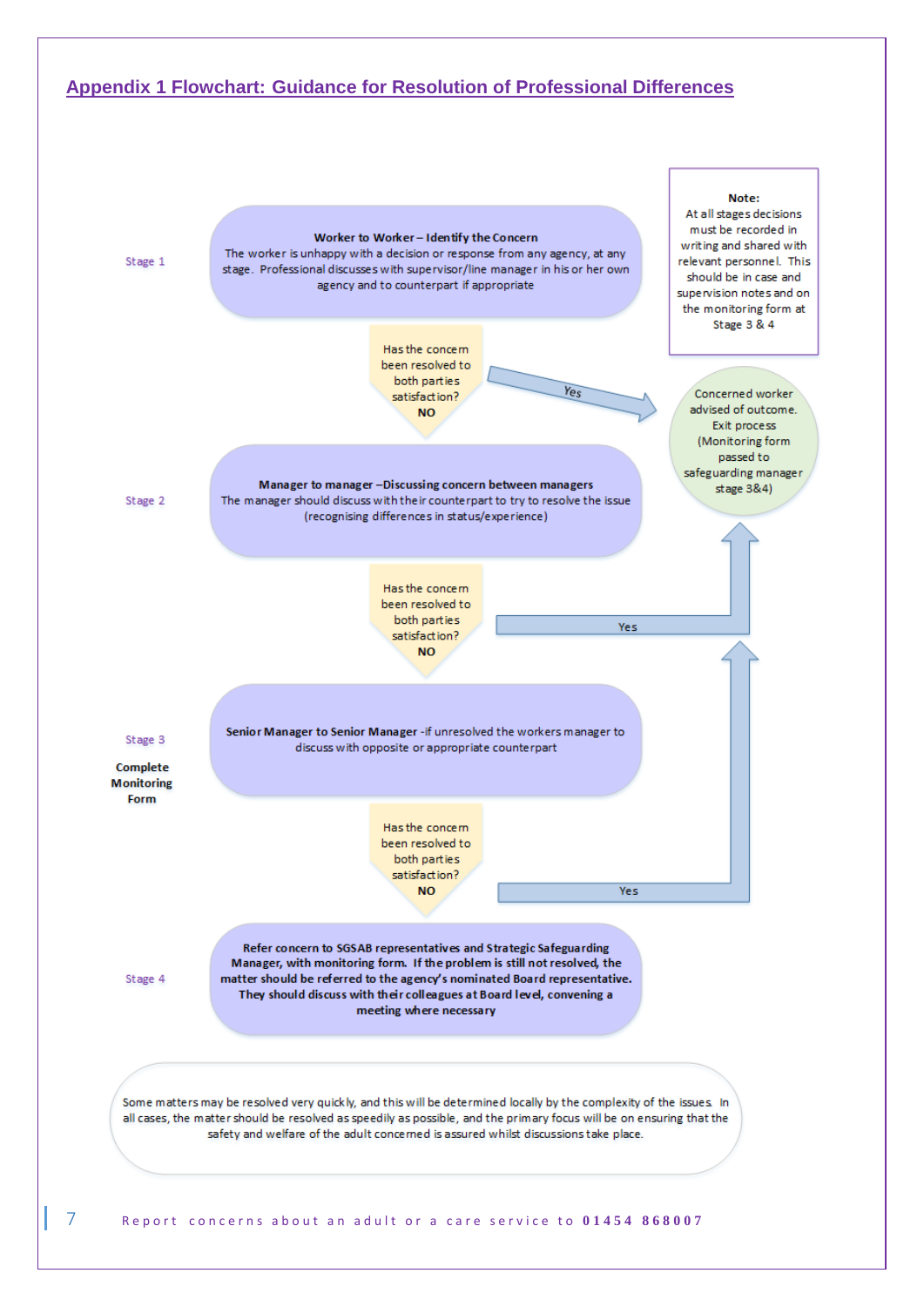# **Appendix 2: Indicative structure for escalating the resolution of professional differences in a variety of agencies**

The chart below indicates the structure for Children, Adults & Health (CAH) under the Local Authority, and other agencies and organisations that have contributed to the development of this policy. Other agencies or organisations can also be added as appropriate.

| <b>Stage</b>   | Local<br><b>Authority</b>                                   | Care<br><b>Providers</b>                                                                       | <b>Health Care</b><br>professionals<br><b>Secondary</b><br>care<br>including<br><b>Sirona</b>  | <b>Health Care</b><br>professionals<br><b>Primary care</b> | <b>Voluntary</b><br><b>Sector</b>                                                          | <b>Police</b>                                                                                                                               |
|----------------|-------------------------------------------------------------|------------------------------------------------------------------------------------------------|------------------------------------------------------------------------------------------------|------------------------------------------------------------|--------------------------------------------------------------------------------------------|---------------------------------------------------------------------------------------------------------------------------------------------|
| $\mathbf{1}$   | Practitioner<br>and line<br>manager                         | Practitioner<br>and line<br>manager                                                            | Practitioner<br>and line<br>manager                                                            | Practitioner<br>and partners<br>or practice<br>manager     | Practitioner<br>and line<br>manager                                                        | Staff member<br>/Police Officer and<br><b>Detective Sergeant</b>                                                                            |
| $\overline{2}$ | Line<br>manager<br>and team<br>manager                      | Line manager<br>and<br>safeguarding<br>lead or more<br>senior<br>manager                       | Line manager<br>and<br>Safeguarding<br>Lead or<br>supervisor                                   | Partners or<br>practice<br>manager                         | Line Manager<br>and<br>safeguarding<br>lead or more<br>senior<br>manager                   | <b>Detective Sergeant</b><br>and SCU Manager<br>/Detective Chief<br>Inspector/Detective<br>Inspector                                        |
| 3              | Team<br>manager,<br>and service<br>manager                  | Registered<br>manager and<br>Service or<br>Organisation<br>Director (so<br>for example<br>CEO) | Adult<br>Safeguarding<br>Lead or<br>supervisor<br>and<br>Safeguarding<br>Named<br>Professional | <b>NHS England</b><br>Clinical<br>Governance               | Senior<br>manager and<br>Service or<br>Organisation<br>Director (so<br>for example<br>CEO) | <b>SCU Manager</b><br>/Detective Chief<br>Inspector/Detective<br>Inspector and Head<br>of Victim Care,<br>Safeguarding and<br>Vulnerability |
| 4              | Director of<br>Adult<br><b>Services</b><br>and SGSAB<br>rep | Care providers<br>representative<br>on SGSAB                                                   | Safeguarding<br>Named<br>Professional<br>SGSAB rep                                             | SGSAB rep                                                  | Voluntary<br>Organisation<br>representative<br>on SGSAB                                    | <b>Head of Victim</b><br>Care, Safeguarding<br>and Vulnerability/<br>and SGSAB<br>representative                                            |

**Please NOTE that each member organisation of the Safeguarding Adults Board will have their own internal route for escalating the resolution of professional differences through these stages internally and these procedures may also need to be followed.**